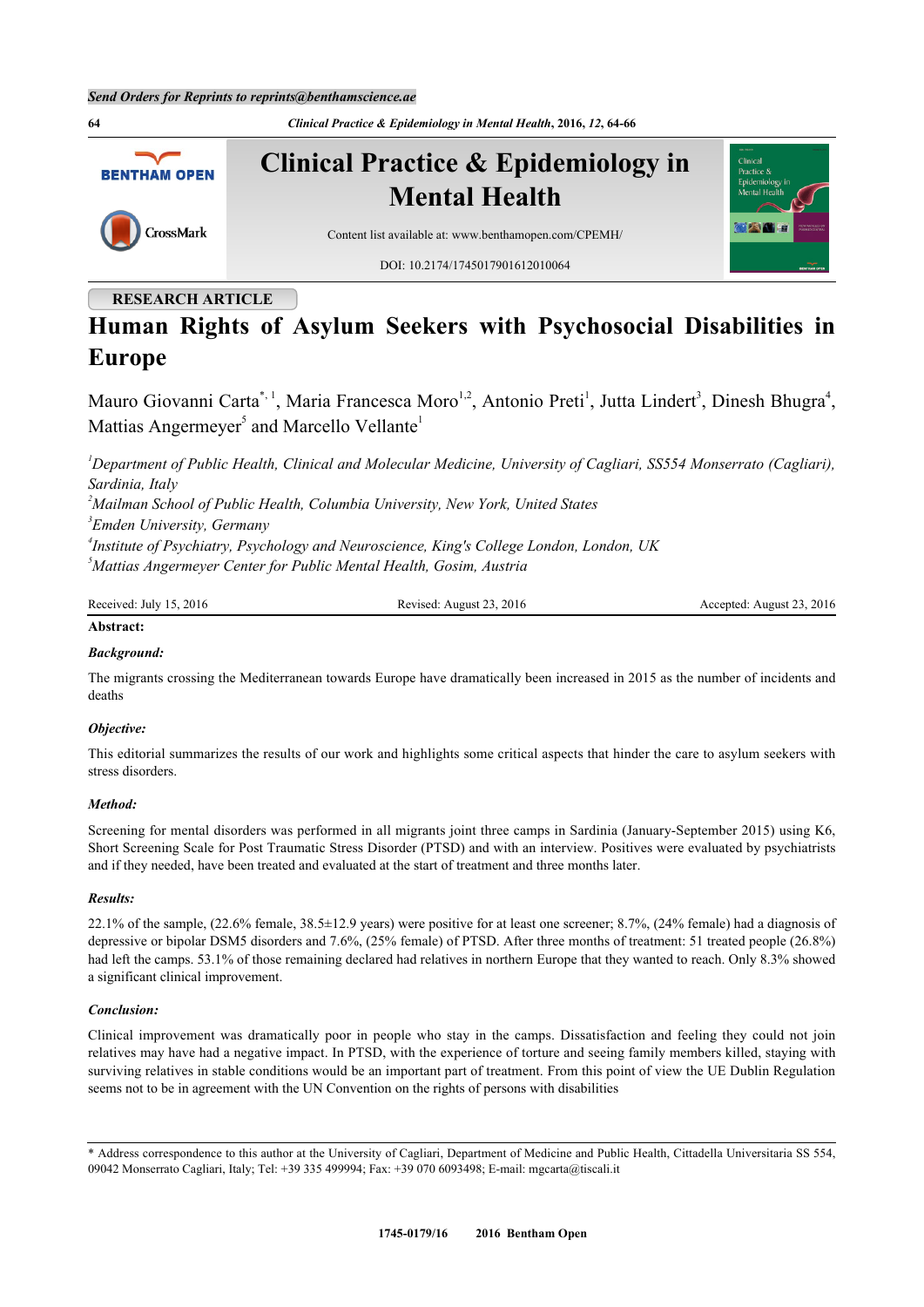**Keywords:** Asylum seekers, Europe, Mood disorders, PTSD, UN CRPD.

#### **INTRODUCTION**

Our clinical unit has recently offered mental health care at asylum seekers, rescued from ships from the horrors of wars, as have many other psychiatric facilities in Sardinia, Sicily and Greece [\[1\]](#page-1-0). In fact the number of migrants crossing the Mediterranean towards Europe has dramatically increased in 2015; as the number of incidents and deaths [\[2](#page-2-0), [3](#page-2-1)]. This editorial summarizes our activity and the results of our work and highlights some critical aspects that hinder the care to asylum seekers with stress related disorders.

#### **METHODS**

Screening for mental distress was performed in all migrant joint three camps in Sardinia over January September 2015 using K6, Short Screening Scale for Post Traumatic Stress Disorder (PTSD)(French, English and Arabic validated versions) [[4\]](#page-2-2) and with an interview on wellness conducted by psychologists with cultural facilitators. Positive cases were re-evaluated by two psychiatrists with transcultural experience. People with psychiatric needs have been treated and evaluated at the start of treatment and three months later by means of CGI-S [\[5](#page-2-3)]. All patients were treated according to shared international standards [\[6](#page-2-4)].

#### **RESULTS**

In a sample of 860 asylum seekers (21.7% female, age: 36.9+/-14.7), we found that 190 (22.1% of sample, 22.6% female, age; 38.5+/-12.9) were positive for at least one screener; seventy-five (8.7%, 24% female, age 36.9+/-13.3) had a diagnosis of depressive or bipolar DSM-5 disorder (MD) and 56 (7.6%, 25% female; age 39.4+/-12.6) of PTSD or PTSD plus MD. Syrians showed the higher risk of PTSD against other groups (OR=6.24, IC95% 1.20-28.0). Psychiatric disorders were treated with: antidepressants (64.1%) mood stabilizers (24.4%); antipsychotics (4.5%) and/or psychological support (100%). After three months of treatment: 51 treated people (26.8%) had left the camps without giving any explanation; some were stopped by illegally trying to escape from Italy.

Those who remained in the hosting facilities had psychopathological conditions worse than those that had gone away, CGI-S score  $3.86+/0.8$  vs  $3.45 +/0.9$  (df 1,188, 189, F=9.15, P=0.003); 70.8% of those remaining declared that they should not be officially registered in Italy as destination of arrival because under European Union "Dublin Regulation" they have to stay in the country of first asylum; 53.1% had relatives in northern Europe that they wanted to reach. In those who stay, CGI-S score change from  $3,86+/0.8$  to  $3.69+/0.9$  at three months (df 1,276, 272, F= 2, 77, P=0.010). Only 8 (8.3%) showed a significant clinical improvement, scoring 2 points or less at GCI-S.

# **DISCUSSION**

Clinical improvement was dramatically poor in people who stay in Italy. Dissatisfaction and feeling of prisoners because they could not join relatives may have had a negative impact on outcome. Studies have shown that social support influenced long-term response to trauma and the lack of social contacts in exile predicted the maintenance of PTSD symptoms [\[7\]](#page-2-5). Thus in severe PTSD, with the experience of torture and seeing family members killed, staying with surviving relatives in stable conditions would be an important part of treatment. From this point of view, the Dublin Regulation [[8\]](#page-2-6) seems not to be in agreement with Articles 23 and 25 of the UN Convention on the rights of persons with disabilities [\[9](#page-2-7)], which the European Union has signed, because in these rules reunification with families is taken into consideration but it is impossible to do due to the long burocracy required (and in fact no migrant asked for reunification). This condition is a "de facto" denial of the right to appropriate treatment for asylum seekers with PTSD with doubt of illegality in face to the UN Convention.

# **CONFLICT OF INTEREST**

The authors confirm that this article content has no conflict of interest.

# **ACKNOWLEDGEMENTS**

Declared none.

# **REFERENCES**

<span id="page-1-0"></span><sup>[1]</sup> Carta MG, Moro MF, Bass J. War traumas in the Mediterranean area. Int J Soc Psychiatry 2015; 61(1): 33-8.